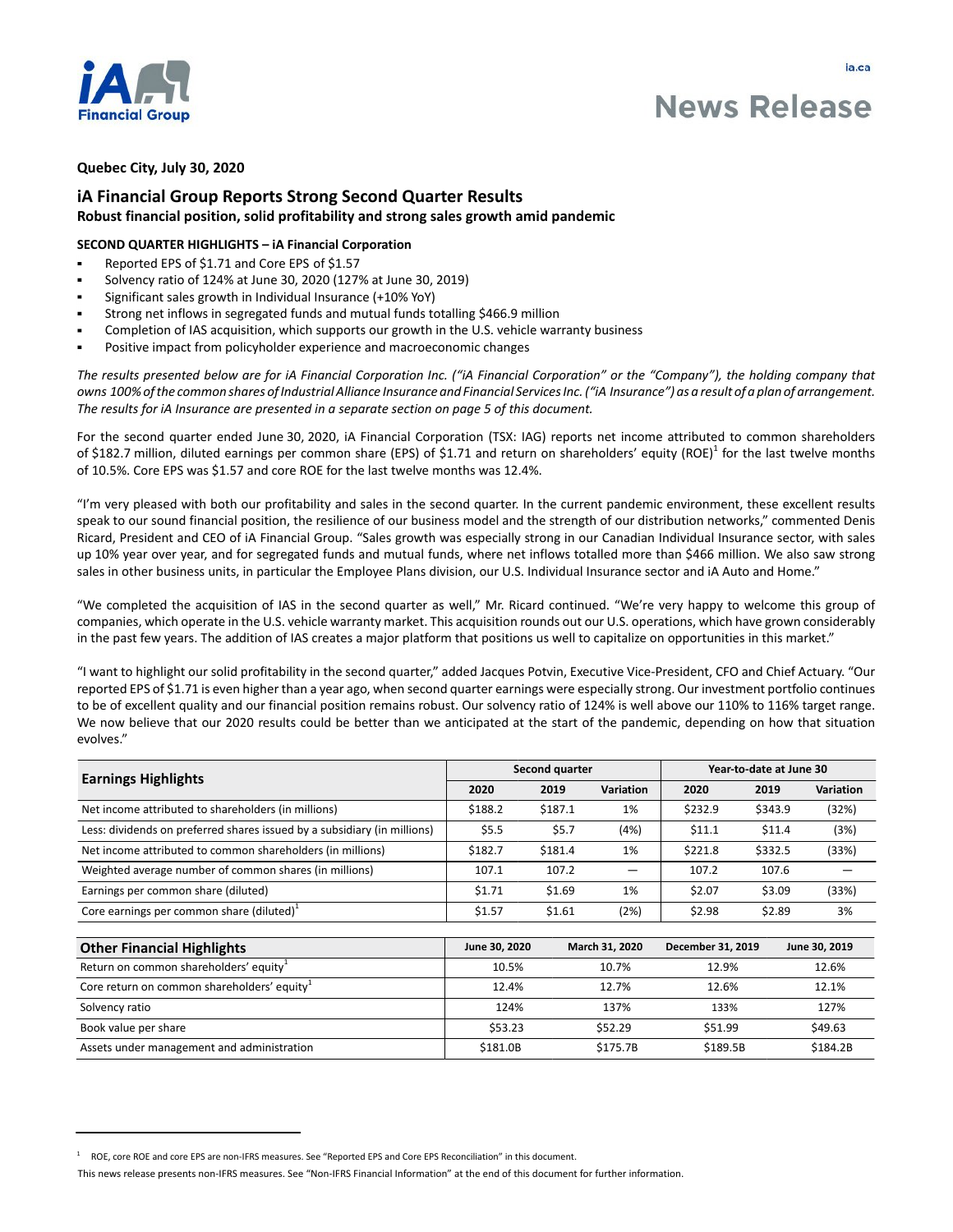*The results of iA Financial Corporation for the second quarter of 2020 are presented on a consolidated basis with those of its subsidiaries, including iA Insurance.*

*Profitability –* For the second quarter ended June 30, 2020, iA Financial Corporation reports diluted earnings per share (EPS) of \$1.71, compared to \$1.69 in the same quarter of 2019 (+1%). Core EPS of \$1.57 compares with \$1.61 a year earlier.

The following table reconciles reported and core EPS for the second quarter. Adjustments applied in the Company's core EPS calculation are explained in the section titled "Non-IFRS Financial Information."

|                                                     |         | Second quarter |           |         | Year-to-date at June 30 |           |  |
|-----------------------------------------------------|---------|----------------|-----------|---------|-------------------------|-----------|--|
| (On a diluted basis)                                | 2020    | 2019           | Variation | 2020    | 2019                    | Variation |  |
| <b>Reported EPS</b>                                 | \$1.71  | \$1.69         | 1%        | \$2.07  | \$3.09                  | (33%)     |  |
| <b>Adjusted for:</b>                                |         |                |           |         |                         |           |  |
| Specific items:                                     |         |                |           |         |                         |           |  |
| Unusual income tax gains and losses                 |         | (50.04)        |           |         | (50.04)                 |           |  |
| Sale of iA Investment Counsel                       | (50.08) |                |           | (50.08) |                         |           |  |
| Acquisition and integration costs                   | \$0.06  |                |           | \$0.06  |                         |           |  |
| PPI goodwill impairment                             |         |                |           | \$0.22  |                         |           |  |
| Market-related gains and losses                     | (50.10) | (50.03)        |           | \$0.70  | (50.18)                 |           |  |
| Experience gains and losses in excess of \$0.04 EPS |         |                |           |         |                         |           |  |
| Policyholder experience                             | (50.01) | (50.02)        |           | \$0.09  |                         |           |  |
| Strain on sales                                     | \$0.01  |                |           | \$0.01  |                         |           |  |
| Income on capital (excluding iAAH)                  | \$0.01  |                |           | \$0.01  |                         |           |  |
| iA Auto and Home experience                         | (50.03) |                |           | (50.10) |                         |           |  |
| Usual income tax gain and loss                      |         | \$0.01         |           |         | \$0.02                  |           |  |
| <b>Core EPS</b>                                     | \$1.57  | \$1.61         | (2%)      | \$2.98  | \$2.89                  | 3%        |  |

**Reported EPS and Core EPS Reconciliation**

The following items presented in the "Sources of Earnings" section of the Company's Financial Information Package explain the differences between management's expectations and reported earnings for the three-month period ended June 30, 2020. This information contains non-IFRS measures. All figures are after tax unless otherwise indicated.

*Expected profit on in-force* of \$176.9 million compares with \$194.4 million in the second quarter of 2019. The decrease is essentially due to two items: 1) the usual quarterly update of expected profit for the wealth lines, which reflected the market drop in the first quarter of 2020; and 2) the acquisition and integration costs recorded for the IAS acquisition, which decreased expected profit for US Operations. Without these costs, growth in expected profit for US Operations would have been 5%.

*Experience gains (losses) versus expected profit –* For the second quarter of 2020, the Company reports a total net experience gain of \$0.25 EPS (\$28.0 million) versus management expectations. Details follow for each line of business.

*Individual Insurance* reported an experience gain of \$0.13 EPS (\$14.6 million), resulting mainly from the positive market impact on universal life insurance policies (+\$0.13 EPS). In addition, mortality and morbidity were unfavourable due to the pandemic (-\$0.03 EPS), policyholder (lapse) experience was favourable (+\$0.02 EPS), expenses were lower than expected (+ \$0.02 EPS), and commission income for the PPI subsidiary was lower than expected (-\$0.01 EPS).

*Individual Wealth Management* reported favourable experience for the quarter (gain of \$4.1 million or +\$0.04 EPS). Gains were generated by the sale of iA Investment Counsel Inc. (+\$0.08 EPS), the positive market impact on investment fund income (MERs) (+ \$0.04 EPS) and favourable longevity in single-premium annuities, potentially due to the pandemic (+\$0.01 EPS). At the same time, the segregated fund hedging program generated a loss of \$0.07 EPS due to high market volatility stemming from the pandemic, mainly in April, and distribution affiliate income was below expectations (-\$0.02 EPS).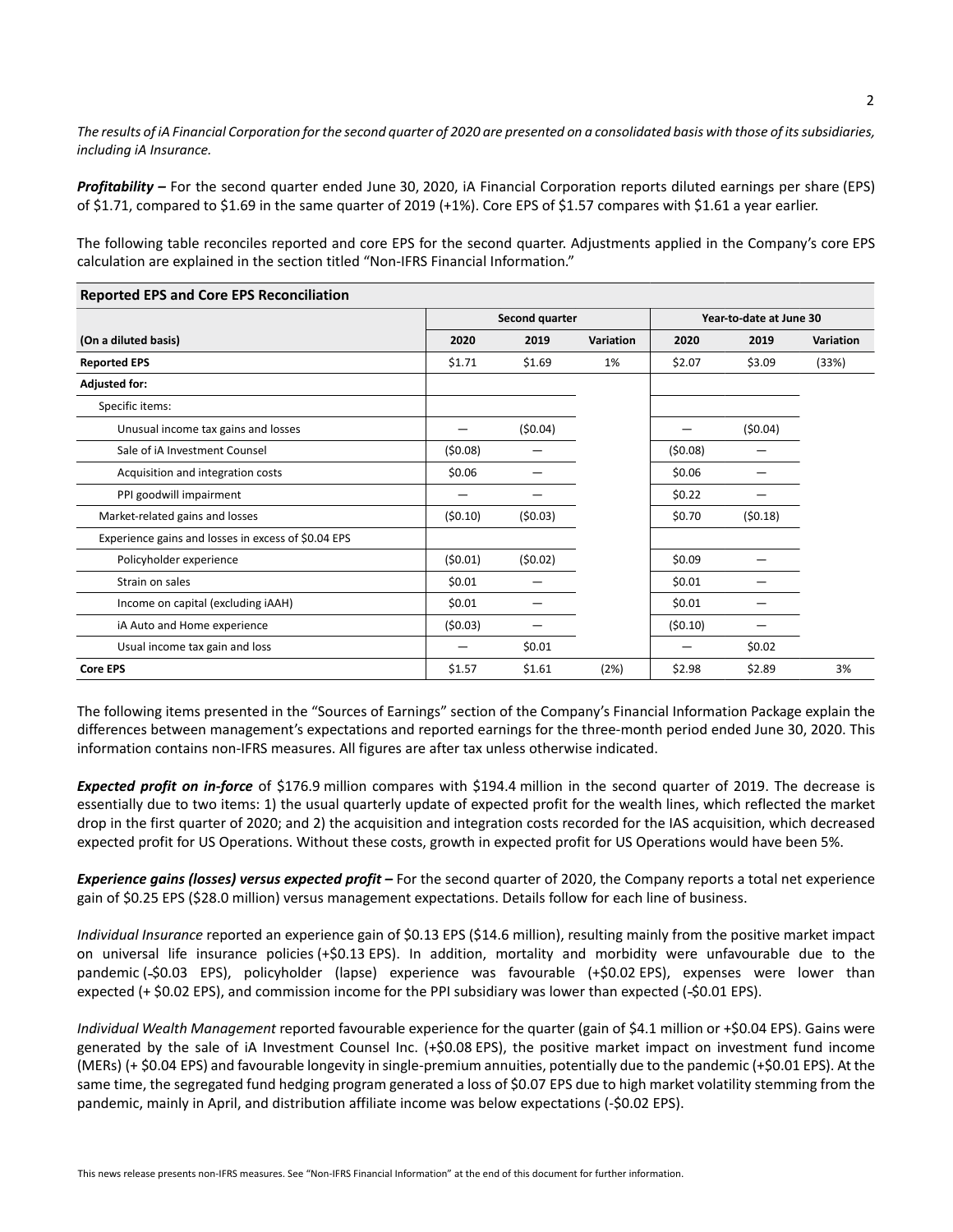*Group Insurance* recorded a gain of \$0.05 EPS (\$6.5 million) for the quarter. Experience in Employee Plans was in line with expectations, with the net positive impact of lockdown measures (related to the pandemic) being offset by slightly unfavourable mortality. In Dealer Services, experience was favourable owing to lower P&C claims due to the pandemic (+\$0.04 EPS), and results were in line with expectations for car loans. Lastly, in Special Markets Solutions, experience was slightly favourable for various benefits as a result of the pandemic (+\$0.01 EPS).

*Group Savings and Retirement* reported a gain of \$3.0 million (+\$0.03 EPS) due to higher income on assets under administration for accumulation products (+\$0.02 EPS), as well as favourable longevity and lower expenses (+\$0.01 EPS).

*US Operations* reported experience consistent with expectations for the quarter (slight loss of \$0.2 million). In Individual Insurance, experience was in line with expectations as the impacts of the pandemic cancelled each other out. In particular, the negative impact of mortality was offset by an equivalent positive impact from policyholder behaviour (lapse). In Dealer Services, operating expenses were lower than expected (+\$0.01 EPS), while IAS acquisition and integration costs were slightly higher than expected (-\$0.01 EPS). Operating profit from IAS is not included in the Company's second quarter results.

*Strain in Individual Insurance in Canada and in the U.S.* – Strain on new business amounted to \$9.8 million pre-tax, or 10% of sales for the quarter. This is less favourable than expected (-\$0.05 EPS) for two reasons. First, like last quarter, the strain calculation includes the first quarter drop in interest rates. Second, the sales mix was unfavourable, which was unrelated to the pandemic.

Income on capital – Income on capital amounted to \$30.8 million pre-tax, representing a gain of \$0.02 EPS. This is explained in part by experience at iAAH, which was once again much more favourable than expected (+\$0.07 EPS) due to lower claims, mainly in auto insurance. Positive experience generated by lower claims due to the pandemic was completely offset by significant premium refunds paid to clients. Therefore, the net experience gain at iAAH is unrelated to the pandemic. In addition, a provision for default was recorded for a corporate bond in the aerospace sector, which was therefore related to the pandemic (-\$0.04 EPS), and investment income on capital was slightly lower than expected (-\$0.01 EPS). Lastly, the February debenture issuance had a positive impact on income (+\$0.02 EPS), but this was offset by higher financing expenses due to this same issuance (-\$0.02 EPS).

*Income taxes –* The effective tax rate for the quarter was 21.8%. This rate was pushed up by the impact of the experience gains mentioned above. At the same time, it was pushed down by other tax-related items that had a total net positive impact of \$0.04 EPS, the largest of which was the true-up for the 2019 tax period.

*Business growth –* Premiums and deposits totalled nearly \$2.7 billion in the second quarter, an increase of 5% year over year, mainly due to the contribution of the Individual Wealth and US Operations business lines. Assets under management and administration of \$181.0 billion were down 2% year over year. They were up 3% during the second quarter, however, due to market growth, even with the sale of iA Investment Counsel Inc.

In Individual Insurance, total sales of \$52.9 million were up 10% year over year for both the quarter and the year to date. Minimum premiums for the second quarter were up slightly year over year (+1%). Note that on June 8, the Company strengthened its product offering with the launch of iA PAR, a flexible new participating life insurance product.

In Individual Wealth Management, guaranteed product sales for the quarter were up significantly from last year at \$174.9 million (+79%). Gross segregated fund sales totalled \$599.3 million (+10% ), and net sales were up significantly at \$417.0 million compared to \$106.2 million a year earlier. In May, the Company ranked first in the industry in gross segregated fund sales for the first time ever. The Company also remains first in the industry for net segregated fund sales. Gross mutual fund sales were up 4% year over year at \$504.6 million. Net sales recorded inflows of \$49.9 million and were therefore positive for the first time since first quarter 2018. This performance was supported by strong growth from the affiliate networks.

The Group Insurance business line is made up of three divisions. In the Employee Plans division, sales totalled \$22.9 million, significantly up from \$4.1 million in the same quarter last year. In the Dealer Services division, total sales of \$189.5 million were down 30% from 2019. By product, P&C sales were \$54.1 million (-27%), creditor insurance sales were \$46.4 million (-49%) and car loan originations totalled \$89.0 million (-15%). Lastly, sales in the Special Markets Solutions division were \$44.9 million, down from \$61.1 million a year earlier. A major portion of this decrease is explained by significantly lower sales in travel insurance.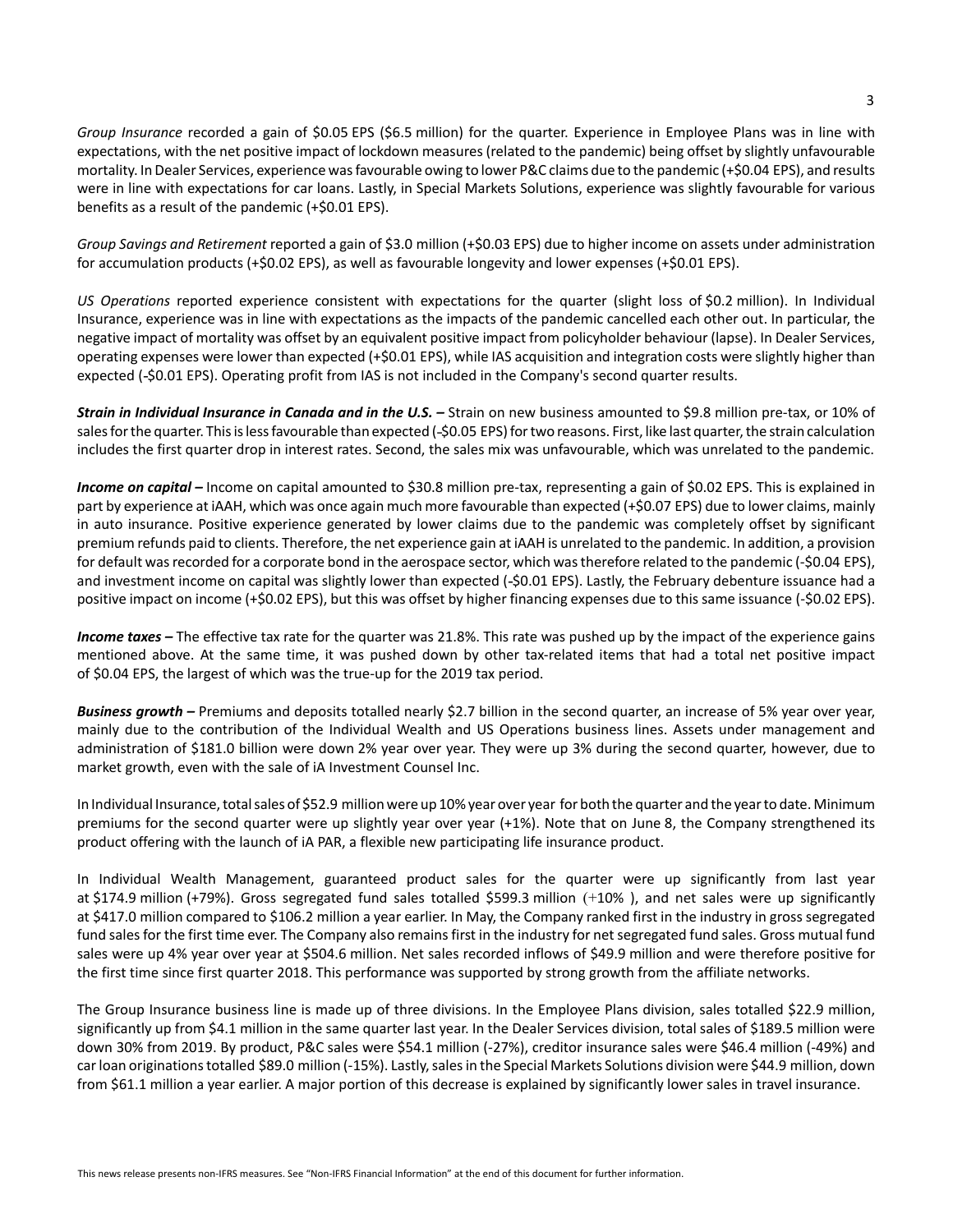In Group Savings and Retirement, total second quarter sales amounted to \$365.0 million, up slightly from the same quarter last year. Decreased insured annuity sales were offset by an increase in accumulation product sales.

In US Operations, Individual Insurance sales totalled US\$32.9 million (+33%) and Dealer Services sales totalled US 106.9 million (-7%). Like in Canada, dealership sales were impacted by the collateral effects of the pandemic. Sales from IAS are not included in the Company's second quarter results.

At iA Auto and Home, direct written premiums in the second quarter were up 11% year over year at \$125.0 million.

*Acquisition of a U.S. group of companies –* As announced on December 4, 2019, the Company confirmed on May 22 the completion of its acquisition of U.S. company IAS Parent Holdings, Inc. and its subsidiaries. IAS is one of the largest independent providers of solutions in the U.S. vehicle warranty market with over 35 years of history. It provides a comprehensive portfolio of vehicle warranties and related software and services sold through one of the industry's broadest and most diverse distribution networks. With this acquisition, the Company becomes one of the largest vehicle warranty platforms in the U.S.

Considering the negative impacts of the current pandemic and the resulting uncertainty, it is difficult to accurately predict the short-term contribution of this acquisition to the Company's earnings. Based on the latest projections, the Company estimates that the contribution could be lower than expected for the second half of 2020 and in 2021. Excluding acquisition and integration costs, the Company nonetheless expects IAS's contribution to earnings to be positive starting in 2020.

Sales and operating profit from IAS are not included in the Company's results for the second quarter. Consequently, expected profit on in-force takes into consideration that the second quarter operating profit from IAS will be included in the Company's third quarter results. Nonetheless, acquisition and integration costs amounting to \$0.06 EPS were recorded in the second quarter, compared with expected costs of \$0.05 EPS.

*Sale of iA Investment Counsel –* As announced on March 2, 2020, the Company completed the sale of iA Investment Counsel Inc. to CWB Financial Group on June 1, 2020. This sale reflects iA Financial Group's decision to focus on serving the wealth management needs of high-net-worth Canadians exclusively through its expanding network of independent, entrepreneur-owned investment advisory practices.

*Sale of residential mortgage portfolio –* On May 27, 2020, the Company committed to sell its residential mortgage portfolio. The sale reflects management's decision to exit the residential mortgage market and focus on the multi-residential and non-residential markets. Subject to required approvals, the transaction is expected to close on September 1, 2020. Note that this commitment is not reflected in the second quarter 2020 financial statements.

*Financial position –* At June 30, 2020, the solvency ratio was 124%, compared with 137% at March 31, 2020 and 127% a year earlier. This is above the Company's target range of 110% to 116%. The negative variation of 13 percentage points during the quarter is the net result of the following items: the acquisition of IAS Parent Holdings (-17 percentage points), the sale of iA Investment Counsel (+1 percentage point), the impact of macroeconomic changes (+2 percentage points) and organic capital generation (+1 percentage point). Lastly, the debt ratio at June 30, 2020 was 25.6%, compared to 25.9% at March 31, 2020.

*COVID-19 pandemic and macroeconomic changes –* Since March 2020, the COVID-19 pandemic has had major, unprecedented implications for both society and the economy. How long it will last, the effectiveness of government measures to slow its spread and the impact of those measures on the economy all remain uncertain. As a result, we cannot accurately predict the total bearing the pandemic will have on the Company's financial results for 2020, but the impact could be material. Consequently, in May, the Company withdrew the 2020 financial guidance provided to the markets on February 13, 2020. The Company intends to re establish its annual guidance once the situation has stabilized. Despite the short-term negative impacts of the pandemic on its results, the Company remains financially solid, as demonstrated by its above-target solvency ratio, sound debt ratio, adequate liquidity and well-positioned reserves. The Company's business continuity protocol has continued, as discussed when the first quarter results were released on May 7, 2020. This protocol aims to ensure clients a quality of service that is similar to or better than before the pandemic and enable employees and advisors to continue all their activities, supported by secure processes.

*Book value –* The book value per common share was \$53.23 at June 30, 2020, up 2% from the previous quarter and 7% over twelve months.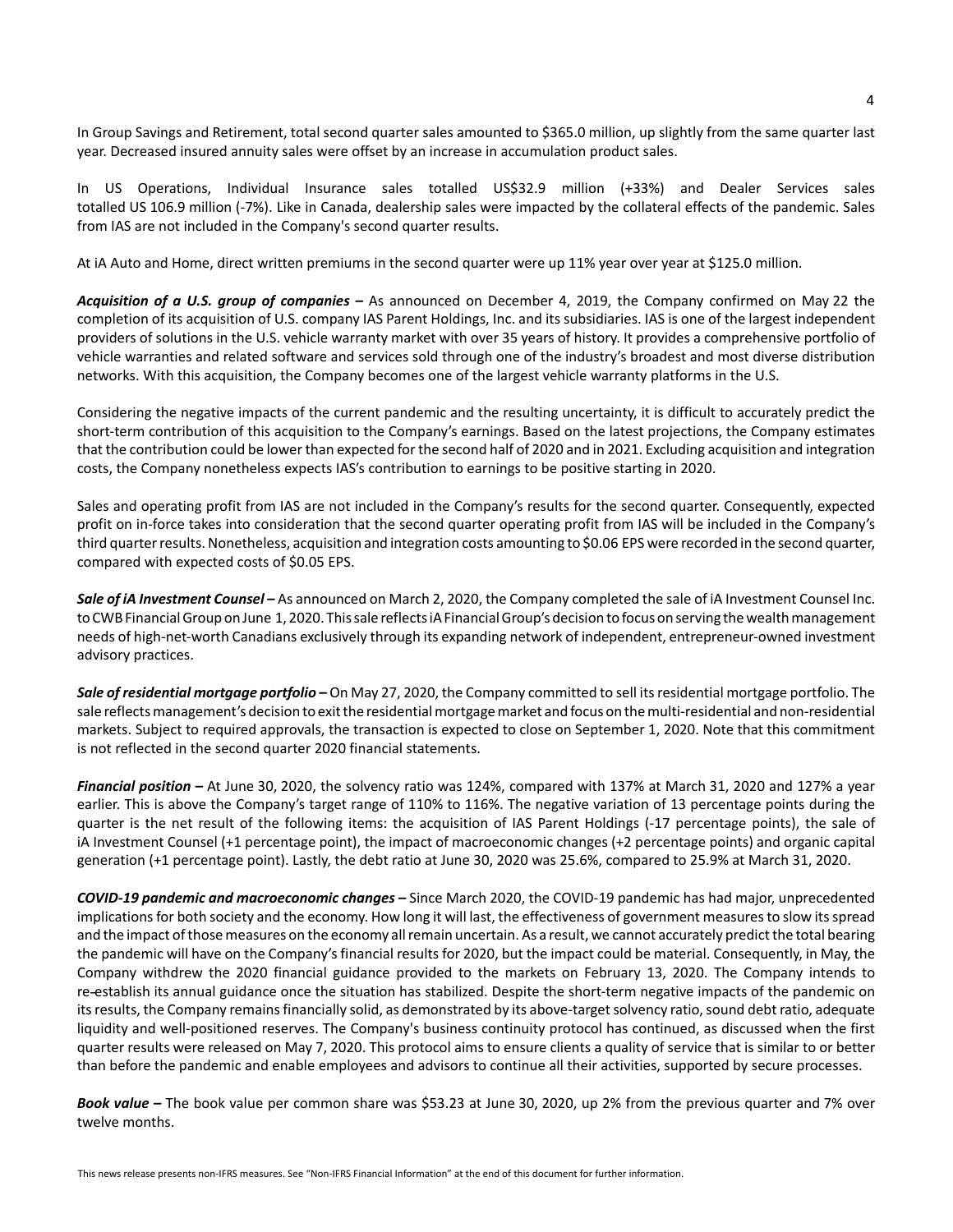*Normal Course Issuer Bid –* On November 6, 2019, the Company announced the renewal of its Normal Course Issuer Bid, under which it may redeem, between November 12, 2019 and November 11, 2020, up to 5,335,397 common shares, representing approximately 5% of its common shares issued and outstanding as at November 1, 2019. The redemption purchases will be made at market price at the time of purchase through the facilities of the Toronto Stock Exchange or an alternative Canadian trading system, in accordance with market rules and policies. The common shares redeemed will be cancelled. The Company did not redeem or cancel any shares in the second quarter of 2020, as redemptions are on hold for the moment in accordance with regulators' instructions.

*Dividend –* The Board of Directors approved a quarterly dividend of 48.5 cents per share on the outstanding common shares of iA Financial Corporation. This dividend is payable on September 15, 2020 to the shareholders of record at August 21, 2020.

*Dividend Reinvestment and Share Purchase Plan –* Registered shareholders wishing to enrol in iA Financial Corporation's Dividend Reinvestment and Share Purchase Plan (DRIP) so as to be eligible to reinvest the next dividend payable on September 15, 2020 must ensure that the duly completed form is delivered to Computershare no later than 4:00 p.m. on August 14, 2020. Enrolment information is provided on iA Financial Group's website at [ia.ca](www.ia.ca) under *About iA,* in the *Investor Relations/Dividends* section. Common shares issued under iA Financial Corporation's DRIP will be purchased on the secondary market and no discount will be applicable.

\_\_\_\_\_\_\_\_\_\_\_\_\_\_\_\_\_\_\_\_\_\_\_\_\_\_\_\_\_\_\_\_\_\_\_\_\_\_\_\_\_\_\_\_\_\_\_\_\_\_\_\_\_\_\_\_\_\_\_\_\_\_\_\_\_\_\_\_\_\_\_\_\_\_\_\_\_\_\_\_\_\_\_\_\_\_\_\_\_\_\_\_\_\_\_\_\_\_\_\_\_\_\_\_\_\_\_\_

## **SECOND QUARTER HIGHLIGHTS – iA Insurance**

*Profitability* – In the second quarter of 2020, iA Insurance recorded net income attributed to its sole common shareholder, iA Financial Corporation, of \$193.1 million, compared to \$181.2 million a year earlier. This increase is mainly explained by the positive impact of growth in equity markets (related to universal life insurance policies and investment fund income), the gain on the sale of iA Investment Counsel (mentioned above) and the increase in net premiums and investment income.

*Financial position* – The solvency ratio was 121% at June 30, 2020, compared with 116% at the end of the previous quarter and 125% a year earlier. This is above the minimum required by regulatory authorities as well as iA Insurance's target range of 110% to 116%.

*Dividend* – iA Insurance did not declare any dividend for the second quarter of 2020 or for the third quarter of 2020 to its sole common shareholder, iA Financial Corporation.

| <b>iA</b> Insurance                          |                |       |           |                         |       |           |  |
|----------------------------------------------|----------------|-------|-----------|-------------------------|-------|-----------|--|
| <b>Earnings Highlights</b>                   | Second quarter |       |           | Year-to-date at June 30 |       |           |  |
| (In millions of dollars)                     | 2020           | 2019  | Variation | 2020                    | 2019  | Variation |  |
| Net income attributed to shareholders        | 198.5          | 186.9 | 6.2%      | 244.7                   | 343.9 | (28.8%)   |  |
| Less: dividends on preferred shares          | 5.4            | 5.7   | (5.3%)    | 11.0                    | 11.4  | (3.5%)    |  |
| Net income attributed to common shareholders | 193.1          | 181.2 | 6.6%      | 233.7                   | 332.5 | (29.7%)   |  |

| <b>Other Financial Highlights</b>      | June 30, 2020 | <b>March 31, 2020</b> | December 31, 2019 | June 30, 2019 |
|----------------------------------------|---------------|-----------------------|-------------------|---------------|
| Total capital (in millions of dollars) | 5.956.5       | 5.746.3               | 6.410.9           | 6,418.5       |
| Solvency ratio                         | 121%          | 116%                  | 126%              | 125%          |
|                                        |               |                       |                   |               |

## **GENERAL INFORMATION**

#### **Non-IFRS Financial Information**

iA Financial Corporation and iA Insurance (collectively "iA Financial Group") report their financial results and statements in accordance with International Financial Reporting Standards (IFRS). iA Financial Group also publishes certain financial measures that are not based on IFRS (non-IFRS). A financial measure is considered a non-IFRS measure for Canadian securities law purposes if it is presented other than in accordance with the generally accepted accounting principles used for the companies' audited financial statements. These non-IFRS financial measures are often accompanied by and reconciled with IFRS financial measures. For certain non-IFRS financial measures, there are no directly comparable amounts under IFRS. iA Financial Group believes that

This news release presents non-IFRS measures. See "Non-IFRS Financial Information" at the end of this document for further information.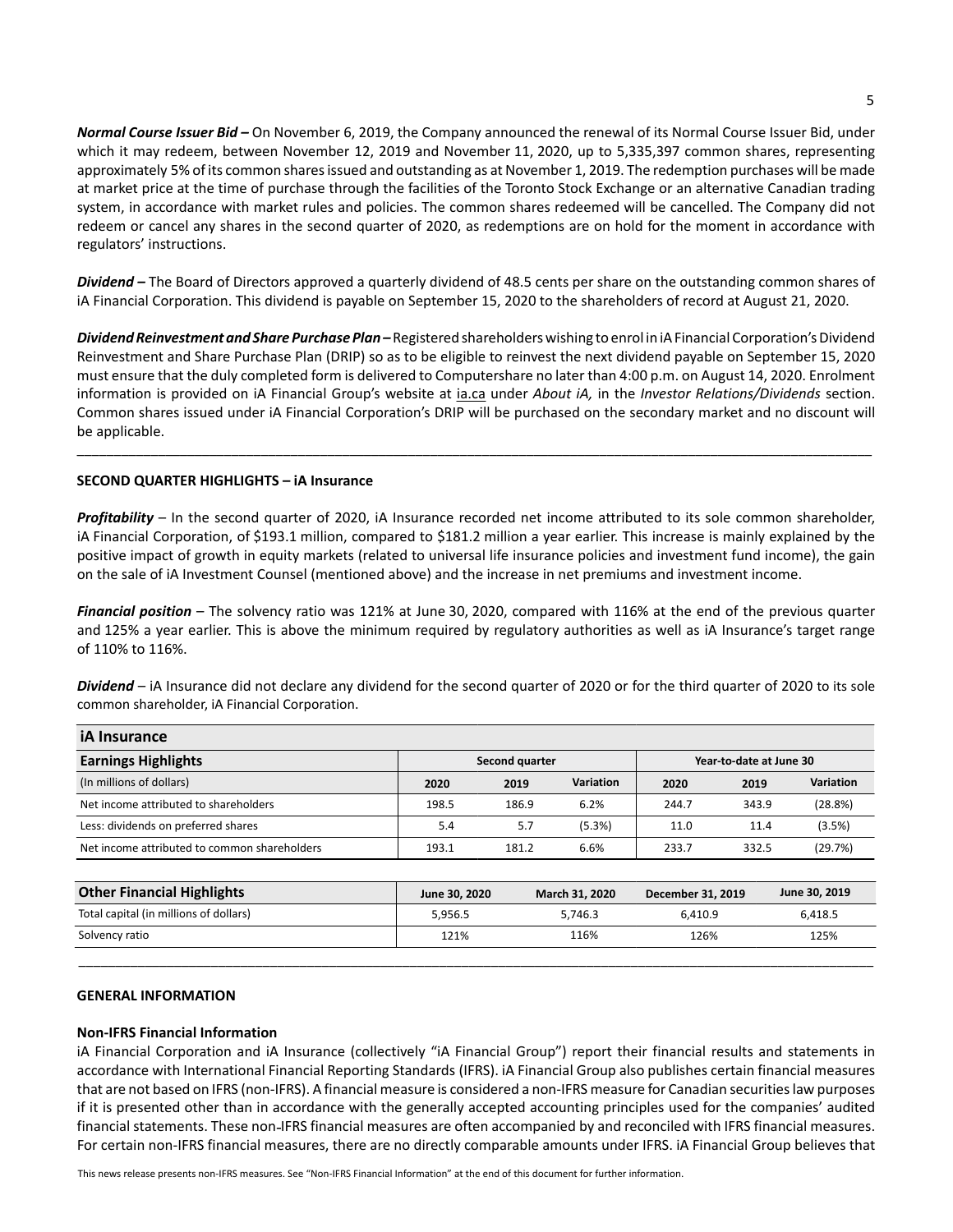these non-IFRS financial measures provide additional information to better understand iA Financial Group's financial results and assess its growth and earnings potential, and that they facilitate comparison of the quarterly and full-year results of iA Financial Group's ongoing operations. Since non-IFRS financial measures do not have standardized definitions and meaning, they may differ from the non-IFRS financial measures used by other institutions and should not be viewed as an alternative to measures of financial performance determined in accordance with IFRS. iA Financial Group strongly encourages investors to review its financial statements and other publicly-filed reports in their entirety and not to rely on any single financial measure.

Non-IFRS financial measures published by iA Financial Corporation include, but are not limited to: return on common shareholders' equity (ROE), core earnings per common share (core EPS), core return on common shareholders' equity (core ROE), sales, net sales, assets under management (AUM), assets under administration (AUA), premium equivalents, deposits, sources of earnings measures (expected profit on in-force, experience gains and losses, strain on sales, changes in assumptions, management actions and income on capital), capital, solvency ratio, interest rate and equity market sensitivities, loan originations, finance receivables and average credit loss rate on car loans.

The analysis of profitability according to the sources of earnings presents sources of income in compliance with the guideline issued by the Office of the Superintendent of Financial Institutions and developed in co-operation with the Canadian Institute of Actuaries. This analysis is intended to be a supplement to the disclosure required by IFRS and to facilitate the understanding of iA Financial Corporation's financial position by both existing and prospective stakeholders to better form a view as to the quality, potential volatility and sustainability of earnings. It provides an analysis of the difference between actual income and the income that would have been reported had all assumptions at the start of the reporting period materialized during the reporting period. It sets out the following measures: expected profit on in-force business (representing the portion of the consolidated net income on business in force at the start of the reporting period that was expected to be realized based on the achievement of best estimate assumptions); experience gains and losses (representing gains and losses that are due to differences between the actual experience during the reporting period and the best estimate assumptions at the start of the reporting period); new business strain (representing the point-of-sale impact on net income of writing new business during the period); changes in assumptions, management actions and income on capital (representing the net income earned on iA Financial Corporation's surplus funds).

Core earnings per common share is a non-IFRS measure used to better understand the capacity of iA Financial Corporation to generate sustainable earnings.

Management's estimate of iA Financial Corporation's core earnings per common share excludes: 1) specific items, including but not limited to year end assumption changes and unusual income tax gains and losses; 2) gains and losses from macroeconomic variations related to universal life policies, the level of assets backing long-term liabilities, investment funds (MERs) and the dynamic hedging program for segregated fund guarantees; 3) gains and losses in excess of \$0.04 per share, on a quarterly basis, for strain on Individual Insurance sales, for policyholder experience by business segment (Individual Insurance, Individual Wealth Management, Group Insurance, Group Savings and Retirement, US Operations and iA Auto and Home Insurance), for usual income tax gains and losses and for investment income on capital.

Non-IFRS financial measures published by iA Insurance include, but are not limited to: return on common shareholders' equity (ROE), sales, assets under management (AUM), assets under administration (AUA), capital and solvency ratio.

Sales is a non-IFRS measure used to assess iA Financial Group's ability to generate new business. They are defined as fund entries on new business written during the period. Net premiums, which are part of the revenues presented in the financial statements, include fund entries from both in-force contracts and new business written during the period. Assets under management and administration is a non-IFRS measure used to assess iA Financial Group's ability to generate fees, particularly for investment funds and funds under administration. An analysis of revenues by sector is presented in the "Analysis According to the Financial Statements" section of the Management's Discussion and Analysis.

## **Forward-looking Statements**

This news release may contain statements relating to strategies used by iA Financial Group or statements that are predictive in nature, that depend upon or refer to future events or conditions, or that include words such as "may", "will", "could", "should", "would", "suspect", "expect", "anticipate", "intend", "plan", "believe", "estimate", and "continue" (or the negative thereof), as well as words such as "objective" or "goal" or other similar words or expressions. Such statements constitute forward looking statements within the meaning of securities laws. In this news release, forward-looking statements include, but are not limited to, information concerning possible or assumed future operating results. These statements are not historical facts; they represent